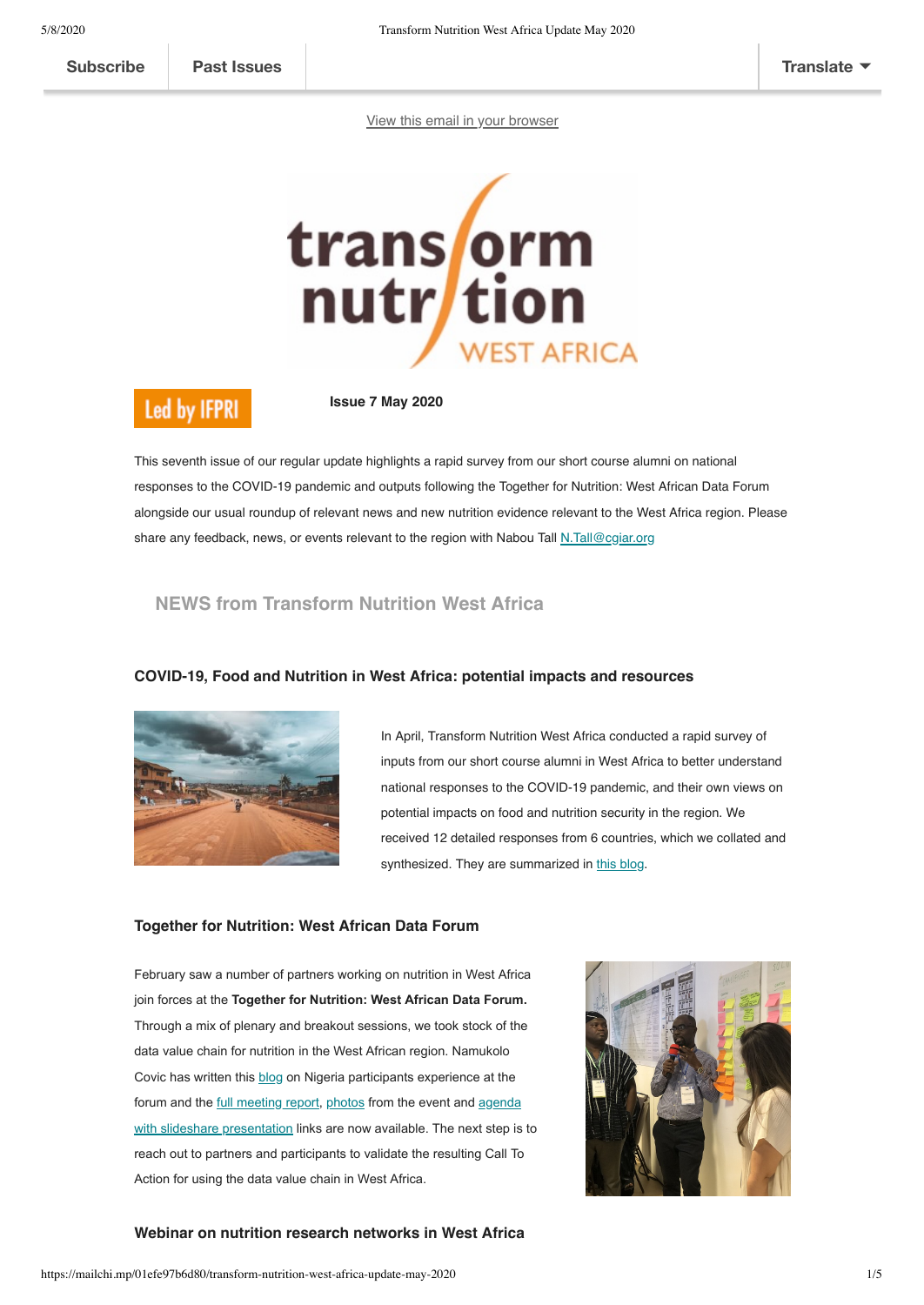on effective programs and policies in the West African region. A [recent webinar](https://westafrica.transformnutrition.org/event/tnwa-webinar-on-social-network-analysis/) from Transform Nutrition West Africa, presented the results from a social network analysis of nutrition networks in the region. If you missed it, you can watch the presentation and [listen here.](https://www.youtube.com/watch?v=vSPXAnc2b64&t=84s)

context-specific evidence to inform decision-making





The Knowledge for Implementation and Impact Initiative (KI3) set out to strengthen the availability, access and utilization of implementation knowledge to accelerate progress in scaling up implementation and impact on nutrition. One of its activities focused on the development of an interactive, user friendly, and visually engaging [Tools Map,](https://kumu.io/idsuk/implementation-science-tools#toolkit) on implementation tools. This [new brief](https://westafrica.transformnutrition.org/wp-content/uploads/2020/05/IB_2020_A4NH_Equity_web.pdf) outlines how it can be used and outlines recommendations for its further development. This [slide deck](https://www.slideshare.net/TransformNutritionWe/working-regionally-to-drive-change-in-nutrition-232747610) shows a practical example of where the Tools Map has been used to identify implementation tools on IYCF in West Africa.

**NEWS from partners and the region**

#### **COVID-19 resources**

[A joint note by UNHCR, UNICEF, WFP, and WHO consolidates recommendations for Infant and Young Child](https://www.unicef.org/southafrica/reports/infant-and-young-child-feeding-context-covid-19-eastern-central-and-southern-africa) Feeding for the COVID-19 outbreak in East, Central and Southern Africa. This note does not intendto replace national plans but should be seen as a complementary resource on the latest evidence.

Key documents are now available to support implementers on how to prepare and respond to the COVID-19 pandemic:

- **NUTRITION I COVID-19 [Here](https://mailchi.mp/e71a978c20e7/nutrition-covid-19-programme-briefs-available-in-multiple-languages-7835166?e=240e75cd31)** - is a knowledge dissemination tool to share programmatic guidance, position papers, technical notes, and emerging research and evidence being developed by UNICEF and its partners on understanding and responding to the COVID-19 pandemic's impact on maternal and child nutrition. To be included in the distribution list please [click here.](https://unicef.us14.list-manage.com/subscribe?u=fb1d9aabd6c823bef179830e9&id=e09036c2b5)

**- Global Nutrition-COVID-19 Webinars** [here](http://techrrt.org/2020/04/20/three-webinars-covid-iycf-covid-wasting-and-covid-nutrition-information-systems-in-arabic-english-french-and-spanish-coming-soon/)– in 4 languages. The Global Technical Assistance Mechanism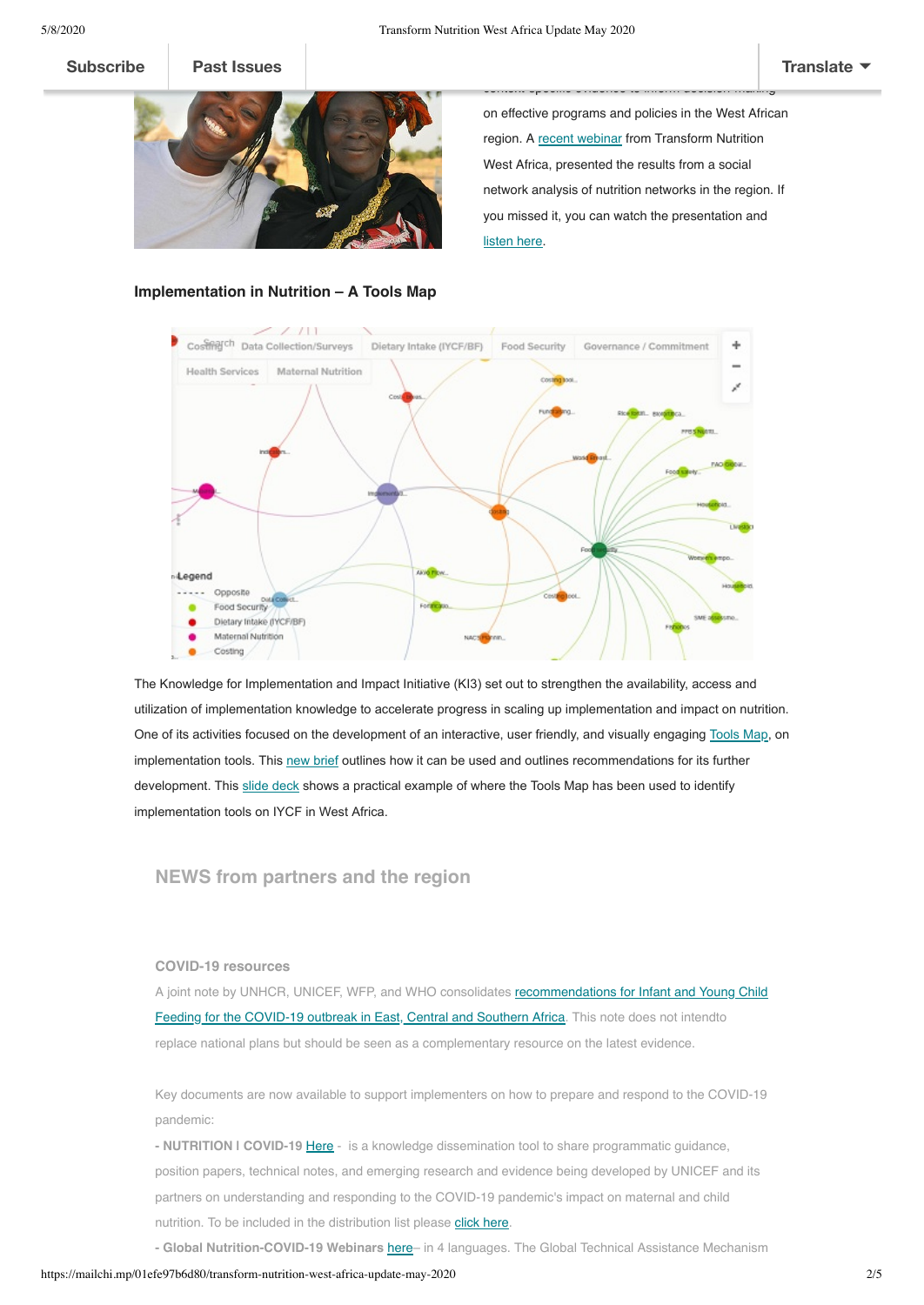[Join Data for Nutrition's webinar 'Measuring Food Insecurity in the era of COVIID-19: Practical insights form](https://datafornutrition.org/webinars/) data collection activities in four global contexts' on 6 May 9-10am ET. Follow [@Data4Nutrition](https://twitter.com/Data4Nutrition) on Twitter for additional activities around nutrition, data, and COVID-19 in the coming weeks.

wasting and nutrition information systems in the COVID-19 context, in English, French, Spanish and Arabic.

**UNICEF, WHO and the World Bank** have released the [Joint Malnutrition Estimates 2020 edition](https://data.unicef.org/resources/jme-report-2020/) which states that In 2019, there were 144 million stunted children, 47 million wasted children, and 38 million overweight children with variations across and within countries and regions.

[The Nutrition Modelling Consortium](https://www.nyas.org/programs/nutrition-modeling-consortium/) brings together teams from various institutions that have developed modelling tools, in-country end users, such as Ministries of Health, Nutrition Departments, and implementers such as NGOs, or technical planners in-country. A resource and communications hub is now available for [Nutrition Modelling Tools.](https://www.nyas.org/programs/nutrition-modeling-consortium/?tab=resources#h1)

### **EVIDENCE**

The following seven peer-reviewed studies have been selected, as they demonstrate rigour in their methods, highlight areas of concern, and identify new knowledge for future action in the West Africa region:

- A recent narrative review examines *[Protein intake adequacy among Nigerian infants, children, adolescents](https://www.ncbi.nlm.nih.gov/pubmed/31997732) and women and protein quality of commonly consumed foods,* and finds a mostly adequate protein intake at population level, except for adolescent girls, pregnant and lactating women.
- [The study Energy needs in the treatment of uncomplicated severe acute malnutrition: Secondary analysis](https://onlinelibrary.wiley.com/doi/full/10.1111/mcn.12989) to optimize delivery of ready-to-use therapeutic foods compared six therapeutic feeding protocols in outpatient setting in Niger. Results showed that a careful evaluation of these protocols showing adequacy to meet the energy needs of children under treatment, as well as feasibility and cost efficiency is needed before they are implemented.
- [New evidence from rural Gambia demonstrates that Vitamin D Status Increases During Pregnancy and in](https://academic.oup.com/jn/article/150/3/492/5675950) Response to Vitamin D Supplementation in Rural Gambian Women which has important insights for fortification and supplementation policy in West Africa.
- Analysis of [Maternal and child factors associated with child body fatness in a Ghanaian cohort](https://www.ncbi.nlm.nih.gov/pubmed/31340880) finds that maternal overweight and child physical activity, especially among girls, may be key factors for addressing child overweight/obesity.
- Authors use qualitative methods to highlight the importance of gender in nutrition interventions: If he sees it with his own eyes, he will understand': how gender informed the content and delivery of a maternal nutrition intervention in Burkina Faso. The study recommends inclusion of male partners in these interventions in Burkina Faso.
- A randomized trial in Burkina Faso explored both the Cost-effectiveness (Cost-Effectiveness of 4 [Specialized Nutritious Foods in the Prevention of Stunting and Wasting in Children Aged 6-23 Months in](https://academic.oup.com/cdn/article/4/2/nzaa006/5714749) Burkina Faso: A Geographically Randomized Trial) as well as the factors that may influence the [effectiveness \(Factors that May Influence the Effectiveness of 4 Specialized Nutritious Foods in the](https://www.ncbi.nlm.nih.gov/pmc/articles/PMC6981338/) Prevention of Stunting and Wasting in Children Aged 6-23 Months in Burkina Faso) of 4 specialized nutritious foods in the prevention of stunting and wasting in children aged 6-23 months in Burkina Faso. The trial showed that Corn-Soy Blend Plus (CSB+) with oil was the most cost-effective ration in the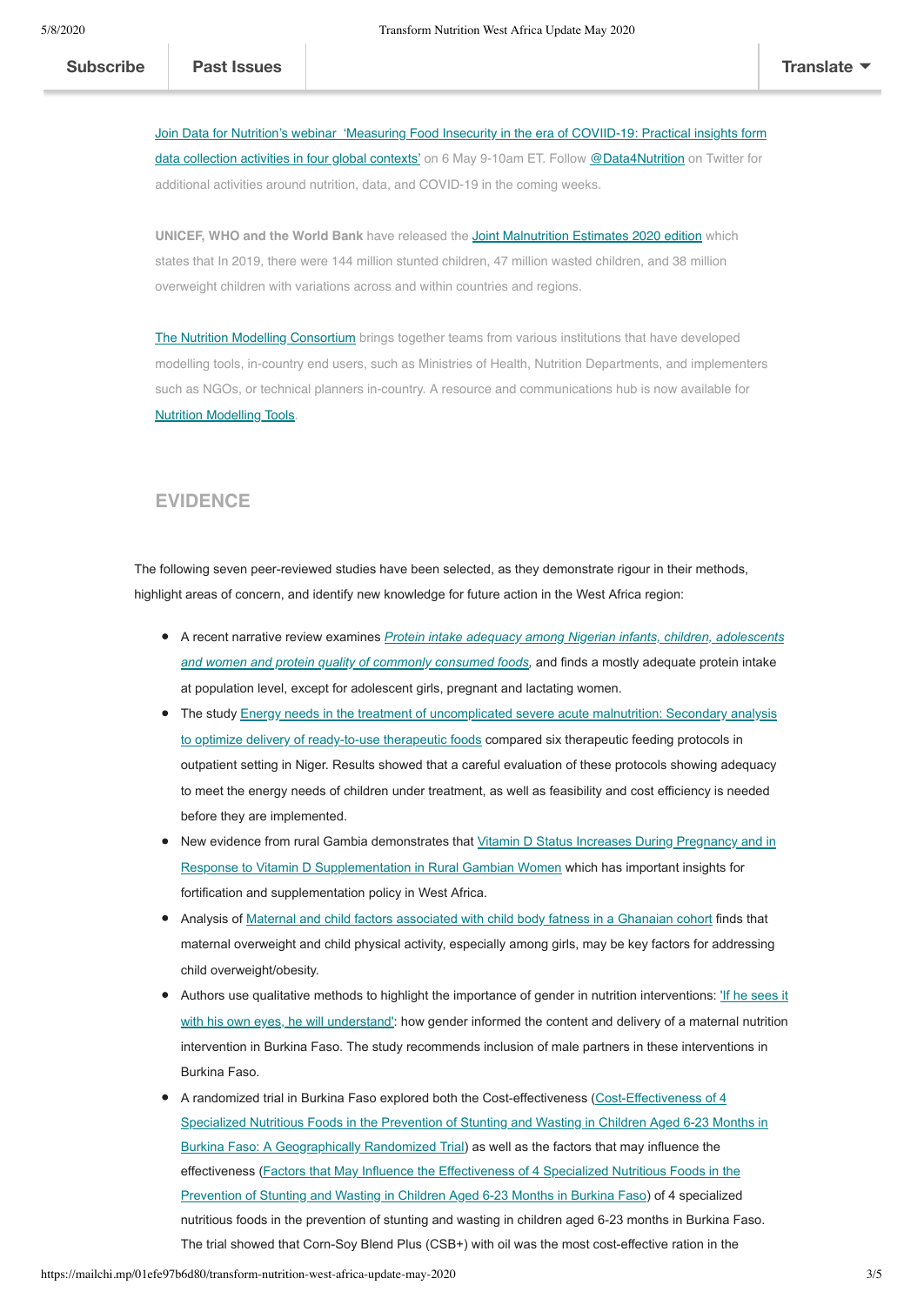nutritious foods were not prepared or served as intended and diversion from the recipient was common.

We have also highlighted a number of insightful recent reports and web articles, including: - A project note from **IFPRI** on their Multi-Component Cash Transfer Programs: Evidence from Mali's Social [Safety Net Program \(Jigisémèjiri\). The program has succeeded in reducing the vulnerability of poor](http://ebrary.ifpri.org/utils/getfile/collection/p15738coll2/id/133601/filename/133811.pdf) households. However, this study reinforces lessons from other studies in concluding that cash transfers alone or combined with relatively low intensity accompanying measures have limited impacts on child nutrition.

- A brief from **IFPRI** [on Approaches for leveraging small and medium enterprises to improve nutrition: Net-](https://www.ifpri.org/publication/approaches-leveraging-small-and-medium-enterprises-improve-nutrition-net-map-assessment)Map assessment of actors and activities in Ghana.

- A report from **The Institute of Development Studies** on an External Evaluation of Mobile Phone [Technology-Based Nutrition and Agriculture Advisory Services in Africa: Mobile Phones, Agriculture, and](https://opendocs.ids.ac.uk/opendocs/handle/20.500.12413/15142) Nutrition in Ghana: Qualitative Follow-Up Study Report.

- A report from the **World Bank Group** and **Cellule de la lutte contre la malnutrition** documents in detail [Nutrition Financing in Senegal](http://documents.albankaldawli.org/curated/ar/274251568924263961/pdf/Nutrition-Financing-in-Senegal.pdf).

## **Other news from the region**

- [UK provides UNICEF with new funding to tackle child malnutrition in Niger](https://scalingupnutrition.org/news/uk-provides-unicef-with-new-funding-to-tackle-child-malnutrition-in-niger/)
- The economy of The Gambia is losing about 5.1 percent of the country's annual Gross Domestic Product (GDP) due to the effects of child undernutrition, according to [a new study](https://scalingupnutrition.org/news/the-cost-of-malnutrition-for-the-gambias-economy/) from the multi-agency Cost of Hunger in Africa (COHA).
- Helen Keller International suggest that across West Africa, [the humble but mighty porridge](https://www.hki.org/the-humble-but-mighty-powers-of-porridge/) is a simple remedy for moderate cases of malnutrition in children.

# **About Transform Nutrition West Africa**

Transform Nutrition West Africa is a regional platform to enable effective policy and programmatic action on nutrition, funded by the Bill & Melinda Gates Foundation from 2017–2021 and led by the International Food Policy Research Institute. We want you to join us and be part of a network of people and organisations in West Africa using evidence to generate change.

# **About this update**

This Transform Nutrition West Africa Update features news and summaries of articles published in peer-reviewed journals as well as grey literature, including reports, briefs, or other forms of evidence from researchers, NGOs, or other organizations/institutions. The presented studies were selected as they demonstrated rigor in their methods and analysis, and relevance to the region and target audience of Transform Nutrition West Africa. There are two main sections: peer-reviewed article summaries and grey literature summaries (from websites and google scholar).This publication has been prepared by Transform Nutrition West Africa and has not been peer-reviewed. Any opinions stated herein are those of the author(s) and do not necessarily reflect the policies of the International Food Policy Research Institute.